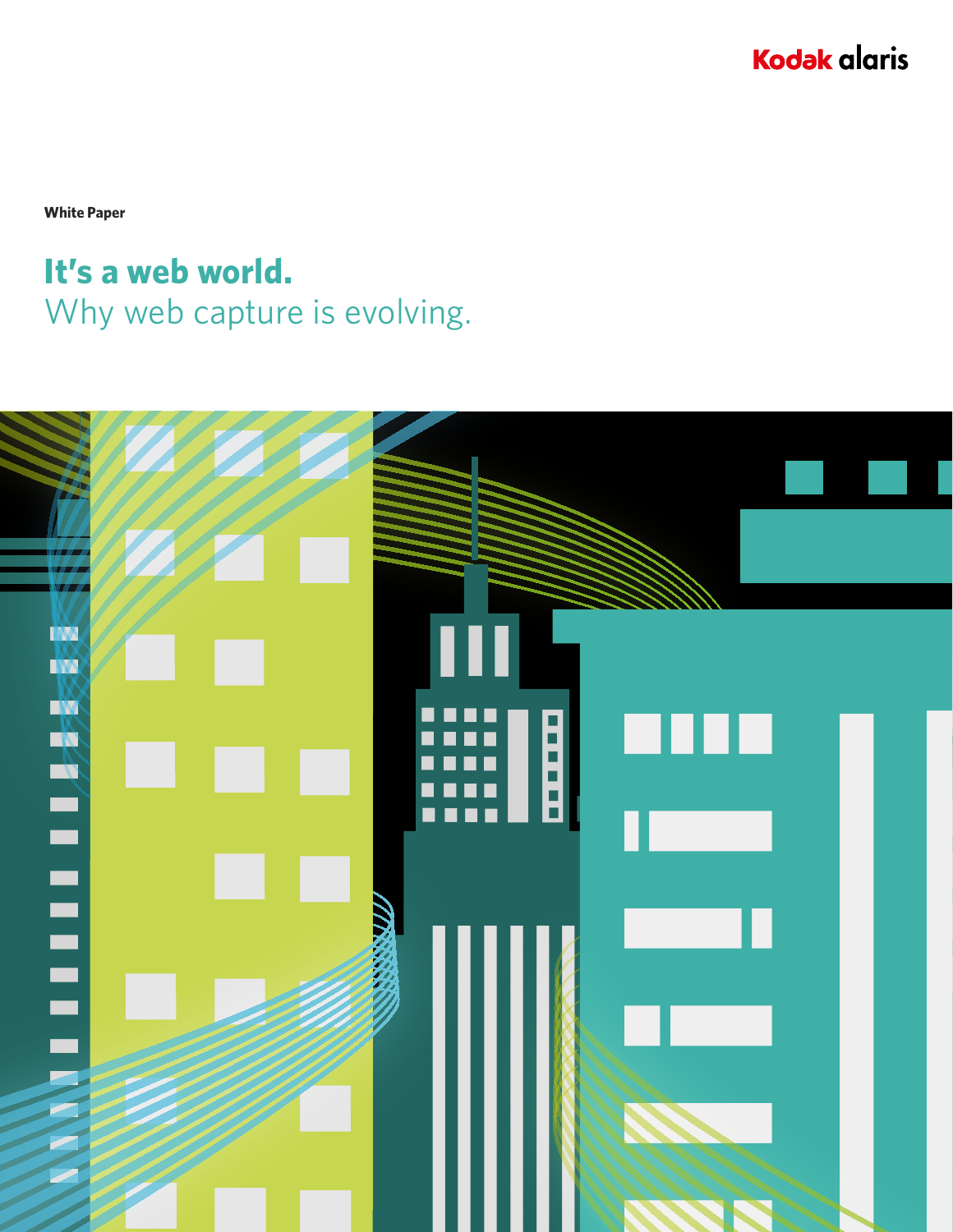## **Contents**

| Web-based capture will be<br>a game changer for growth |    |
|--------------------------------------------------------|----|
| and survival.                                          | 03 |
| From major hurdle to                                   |    |
| powerful asset.                                        | 04 |
|                                                        |    |
| 5 big challenges                                       | 05 |
| 1. Streamlining processes                              | 05 |
| 2. The right connections                               | 06 |
| 3. Protecting for compliance                           | 07 |
| 4. Controlling costs                                   | 08 |
| 5. A better experience                                 | 09 |
|                                                        |    |
| <b>Conclusion</b>                                      | 10 |
| <b>Future trends</b>                                   | 11 |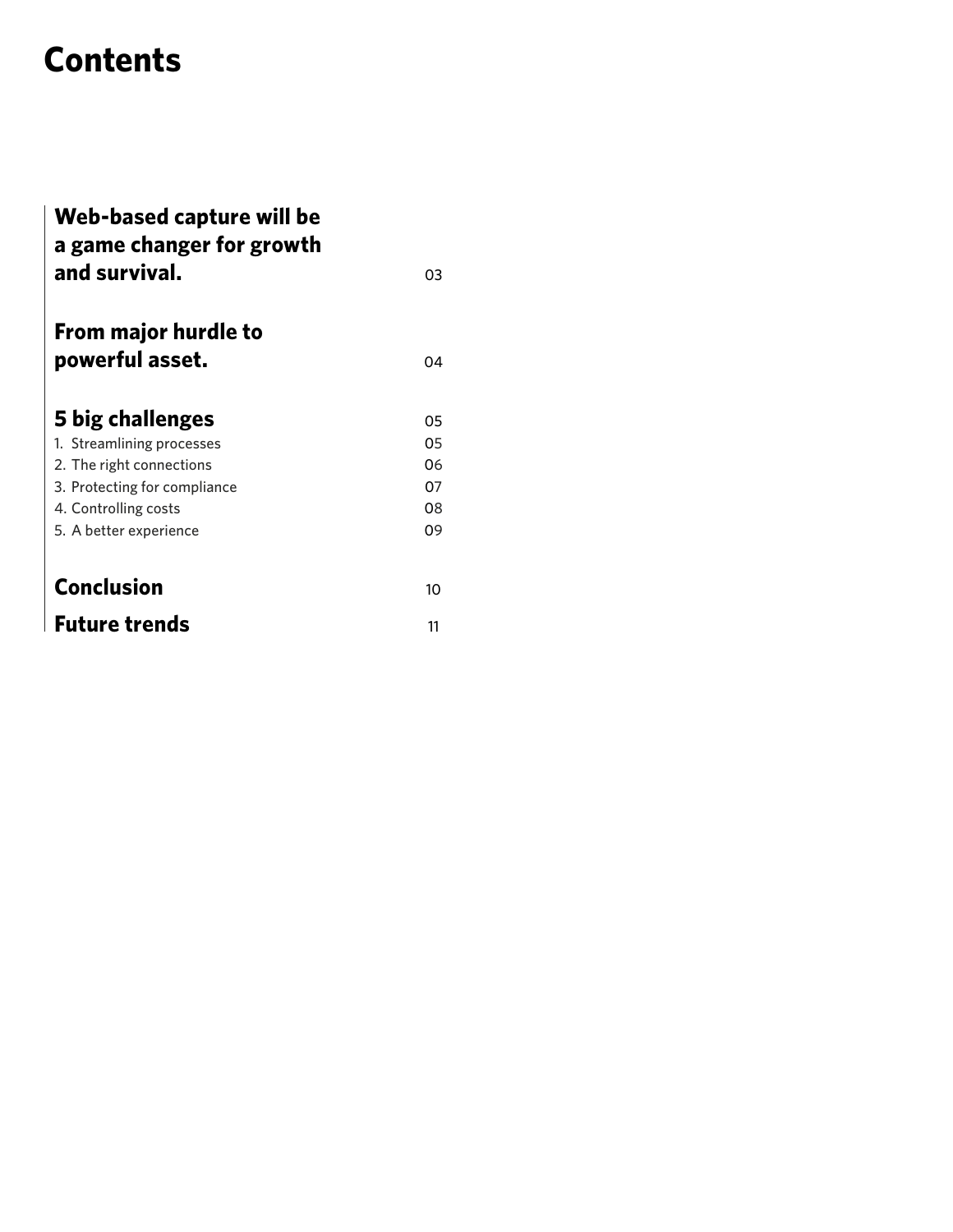### **Web-based capture will be a game changer for growth and survival.**

This is the age of the web. The Internet is like electricity. It can drive really powerful solutions. With technology advances in cloud, mobile and social, the paradigm shifts in information management have and are moving fast – to the web. The advantages are huge.

Even if each business context is different, web-based capture and browser-based capture solutions offer so many benefits. Given the challenges of today's business environment it offers exciting opportunities for game changing growth.

The volume of incoming data is unrelenting in paper and electronic inputs. Just how can a business expect to keep up with it all? Even the most advanced organizations find it difficult.

The quest is for simple capture that is easy to deploy and use throughout the organization. Plus, streamlined processes are needed that speed input and information access. In essence, businesses are looking for proven, thick client capabilities with thin client benefits\*.

This white paper identifies the five big challenges that organizations are facing and explores how the implementation of web-based capture can be a game changer in mastering the processing of large amounts of documents.

To meet these high customer expectations, companies … must reinvent the entire business process, including cutting the number of steps required, reducing the number of documents, developing automated decision making, and dealing with regulatory and fraud issues.

McKinsey, Accelerating the digitization of business processes, 2014

\* Thin Client: the term describes a client machine that relies on the server to perform data processing. Either a dedicated thin client terminal or regular PC with thin client software is used to send keyboard/mouse input to the server and receive screen input in return. It does not process any data, it processes only the user interface.

Thick Client: the term describes full-featured computers that are connected to a network. Unlike thin clients, which lack hard drives and other features, thick clients are functional whether they are connected to a network or not. The server may provide the thick client with programs and files not stored on the local machine's hard drive.



Capture Software Market Value associated with Web Capture\*

Harvey Spencer Associates expect a significant uptake of web based document capture. Apart from maybe small desktop scanning, organizations will look to move forward with thin client scanning solutions using HTML5.

#### Five big challenges

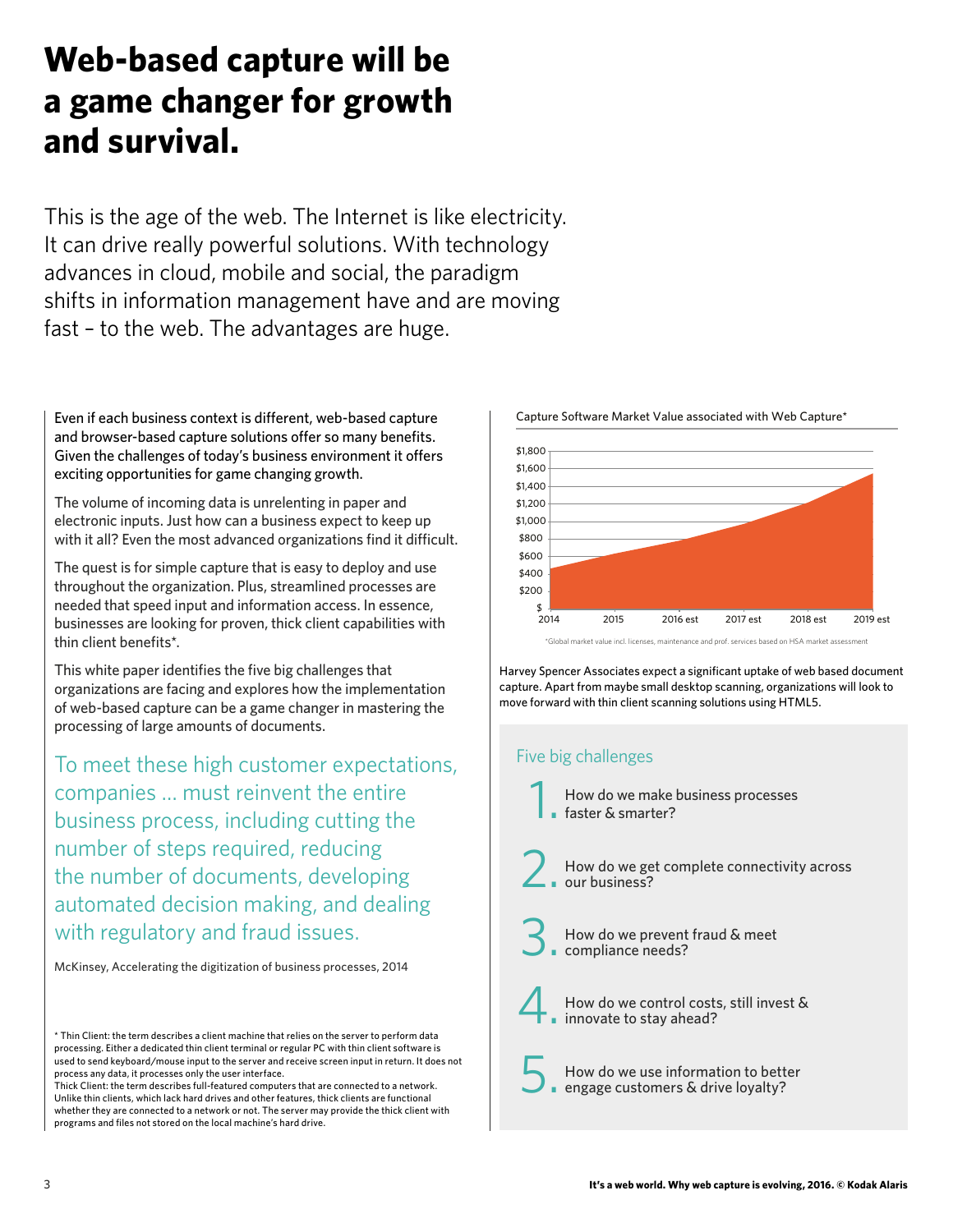### **From major hurdle to powerful asset.**

More data, paper everywhere. We continue to see a relentless rise in the volumes of information, with increasing communication channels deluging organizations. Despite the expanding diversity of incoming information, many businesses are still largely dependent on paper-based inputs despite attempts to shift to paperless processes.

Paper is a major hurdle in unlocking the power of documents. Extracting content is laborious and time consuming for staff. Manual extraction of data can result in errors, missing or overlooked information, and slow and inefficient business processes. Plus it puts cost pressure on meeting profitability goals.

Then of course, there are your customers who want their request to be answered immediately and accurately. If the customer-facing staff need to send the documentation to be processed after the customer visit, this may result in follow-up questions and requests for additional documentation. In brief: a long and frustrating process, which impacts customer loyalty. That can be good news for your competition, not so good for you.

Transactions that are fully or partially paper-based are also key concerns. Access and document manipulation are particularly difficult to track when they are managed in a manual process.

Many businesses have shifted their scanning workflows to capture information wherever it enters the business. However, images of these documents are often just digitally archived. No data is extracted and seamlessly inserted directly into the business process.

Paper is a good place to start thinking about digital transformation, because it is the Achilles heel of most organizations. Paper clogs up processes. Paper creates disruptions to smooth information flows. Digital processes require digital information.

John Mancini,

The big digital transformation, Information Dynamix Blog, 2015 © AIIM 2015, www.aiim.org

Organizations need to be able to extract more value from their information. In today's digital age, intelligent capture technologies and information management is the only way forward.



AIIM, Industry Watch, Paper-Free Progress: measuring outcomes, 2015 © AIIM 2015, www.aiim.org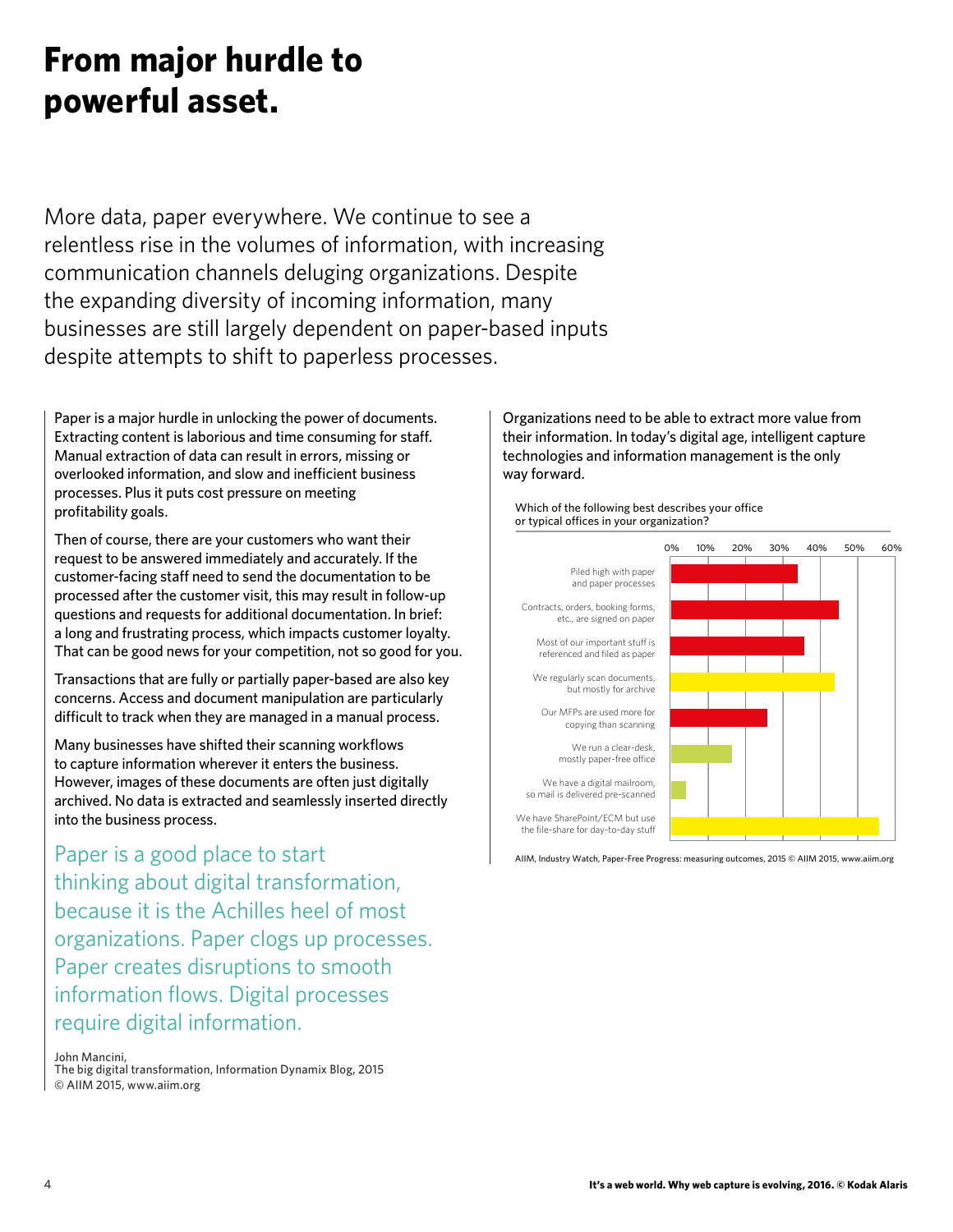### **5 big challenges 1. Streamlining processes**

Business Process Automation (BPA) and Business Process Management (BPM) are taking center stage as drivers for competitiveness. This puts information centric business transactions in the spotlight as they are often only partially automated.

#### **The challenges**

Document and data capture can make or break a business. The whole information lifecycle matters. Documents need to be captured quickly and accurately, images and information need to be easy to find, secured, connected with the right business process and quickly turned into actionable outcomes.

Paper is still widely used in organizations, which requires some manual intervention. Or it is processed in a silo'd workflow and is disconnected from electronic documents. This leads to missed opportunities for efficient processing and leveraging the insights they contain. Paper documents are a major obstacle to automate.

Legacy capture processes, such as scan–to-archive, that are not connected to a business process result in missed opportunities to streamline workflows and leverage value. There is a muchneeded shift to a scan-to-process approach where the required data for a business transaction is extracted and automatically inserted into a business workflow. Archiving is an element of this workflow, but not the only goal.

#### Sharing content and digitization of processes top the list of drivers for ECM



#### **The need**

- Paper-based documents need to be digitized as early as possible when they arrive in the organization, i.e. remote agent locations and branch office customer interactions
- Your knowledge workers need easy access to a capture solution that offers simplicity of use
- Information required for business processes needs to be identified, automatically extracted and inserted into the relevant business workflow
- Where feasible, documents should be captured into line of business (LOB) applications for seamless processing

#### **The value**

From capturing your documents at the point of receipt to final output in your business solutions, web based capture minimizes manual interventions and reduces unnecessary handling. In fact, web based capture can be launched directly from your business application, eliminating any extra work and process steps.

Your business benefits from reduced manual interventions and shorter processing time for handling business transactions and customer inquiries.

Fast, accurate and intelligently integrated capture increases the efficiency of your business processes and value of your business overall.

## 46%

**of organizations consider that the biggest single productivity improvement for most of their business processes is to remove the paper.**

John Mancini, The big digital transformation, Information Dynamix Blog, 2015 © AIIM 2015, www.aiim.org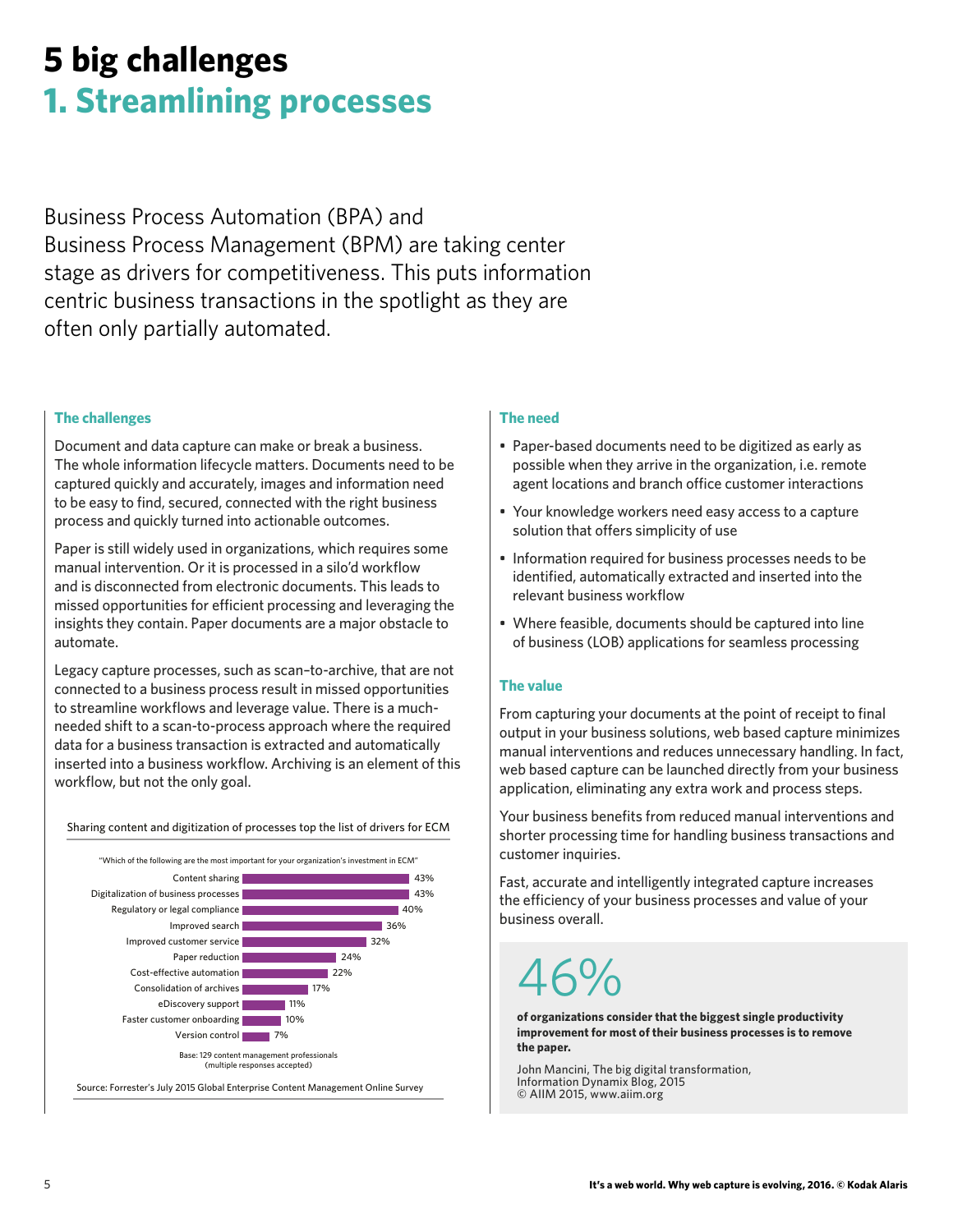### **5 big challenges 2. The right connections**

In the era of IoT (Internet of Things) everything is becoming hyper-connected. The web and cloud are the facilitators. Information is the glue between business, customers, processes and associated systems. Therefore, to survive and thrive, every business needs to ensure connectivity throughout the enterprise and with external counterparts.

#### **The challenges**

Documents arrive in different formats and through different input channels. Paper based documents, those digitized through scanners, Multi-Functional Devices (MFDs) or captured through mobile phones and documents in electronic format are handled in separate workflows.

Our work style is changing fundamentally to mobile and remote, while document capture solutions that are limited to a specific scan location are left behind.

A decentralized scanning solution requires significant complexity to install, deploy updates and administer, with complexity growing with the size of location and diversity of the infrastructure.

### For companies with mobile capture projects, speed of data availability and keeping paper out of the process have been the biggest benefits.

AIIM, Industry Watch, Paper-Free Progress: measuring outcomes, 2015 © AIIM 2015, www.aiim.org

#### **The need**

- Integrate the processing of electronic documents and those that originate in paper regardless of their input channels (scanners, MFDs, smart devices, and of course, via mobile)
- Seamlessly connect an integrated capture application into web-based business application
- Mobile capture is vital as it aligns with the mobile work style and the need to capture information on the go in today's business world
- Take advantage of the interconnection to centrally deploy, administrate and update capture applications

**Take the example of a travelling business executive. In the past, receipts from a business trip would have to be scanned on return, an expense report created, then processed by accounts department before reimbursement.**

**Using web-based mobile capture technology, an executive can take a photo of each receipt with a smartphone whilst on the road. This can go directly to the accounts department so a reimbursement check can be ready and waiting on return.**

**This also speeds up the internal process, the company operates more efficiently, the employee is more productive since no scanning is involved, and is happier to get reimbursed much faster.**

#### **The value**

Your business benefits from seamlessly integrated capture into business applications. Centrally managed web capture opens new dimensions for highly connected document capture.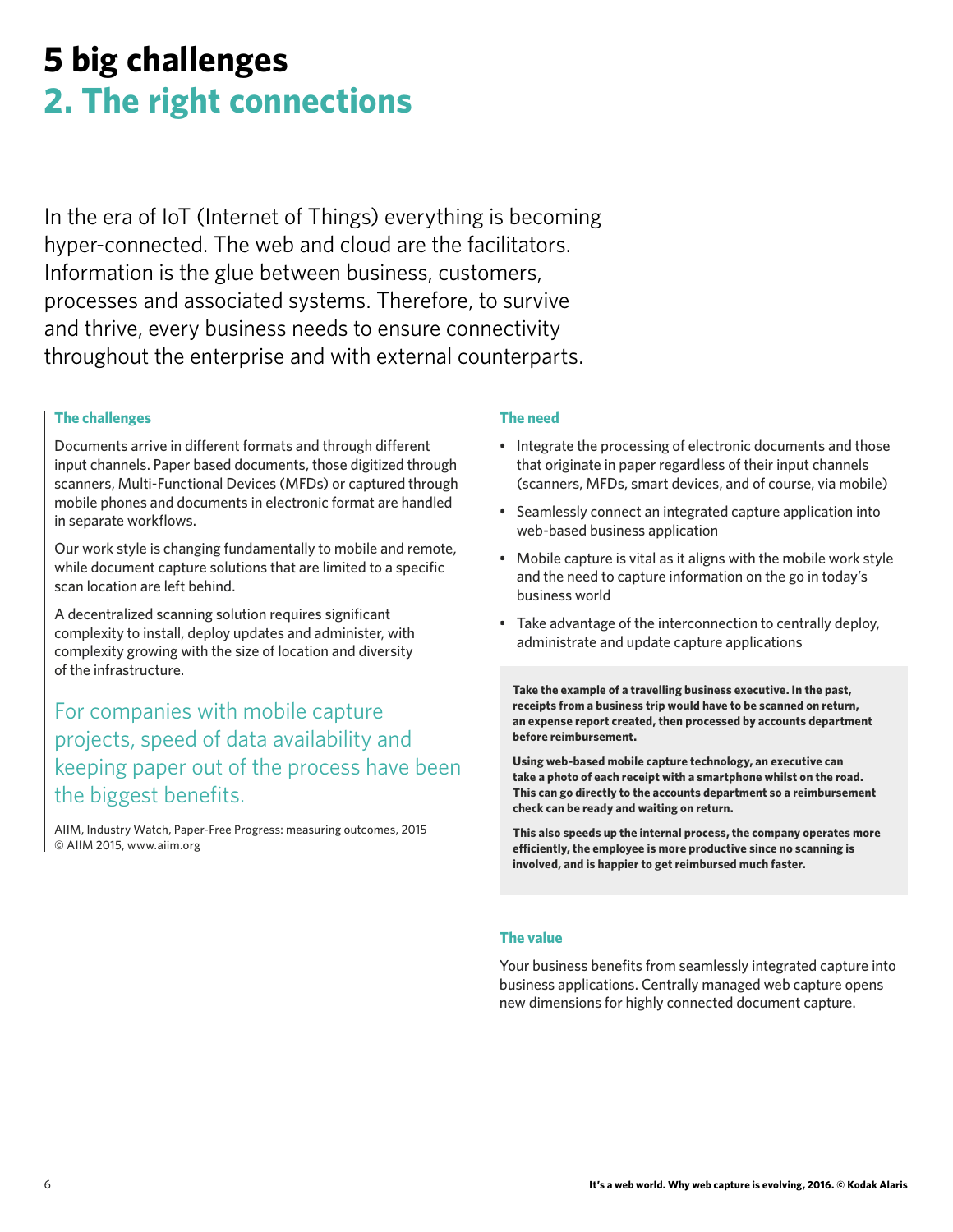### **5 big challenges 3. Protecting for compliance**

The protection of information and the ability to meet ever-changing compliance requirements is a top business priority. Requirements are increasing, penalty-free periods for missing requirements without significant fines are coming to an end and fraud is at an all-time high. This makes document security the number one unmet need in information centric businesses and public institutions.

#### **The challenges**

Paper and hard copy documents are the weakest element from a security perspective. They can get lost or damaged and open endless possibilities for mishandling or theft.

Not only manual handling and data extraction, but also complicated scanning software applications are error prone if data is misread or entries are incomplete.

Digital documents and data pose many of the same problems if access and handling of documents and data is uncontrolled.

These weak points are no secret to individuals inside and outside the organization who are looking for ways to manipulate documents or put them to fraudulent use.

Regulatory compliance is time-consuming because organizations often need to comply with multiple regulations with different objectives and requirements…. Automation tools and technologies can help organizations accelerate compliance processes.

TechTarget, TechTarget Survey: IT risk management, compliance top tasks, 2015

#### **The need**

- A holistic approach to security and governance starting from where information enters the organization
- Digitize paper right at the source to be able to monitor documents digitally throughout the organization
- Scanning profiles set up and monitored by central IT
- Reduce data entry errors and reworking caused by complicated, difficult to use interfaces
- Establish a complete chain of custody by end-to-end monitoring of access and data manipulation

#### **The value**

Centralized management of capture configurations provided by web capture solutions maintain the tight controls necessary for proper business regulation and compliance needs. It also eliminates the delays of cascading mandatory changes and updates throughout your organization.

Your business benefits from tight process controls required to meeting business regulations and compliance needs. It also reduces the increasing cost impact for your business through the ability to detect and prevent fraudulent use of documents.

70%

**of organizations are expecting regulators to publish even more regulatory information, with 28% expecting significantly more.**

Thomson Reuters, 2016, Top Compliance Trends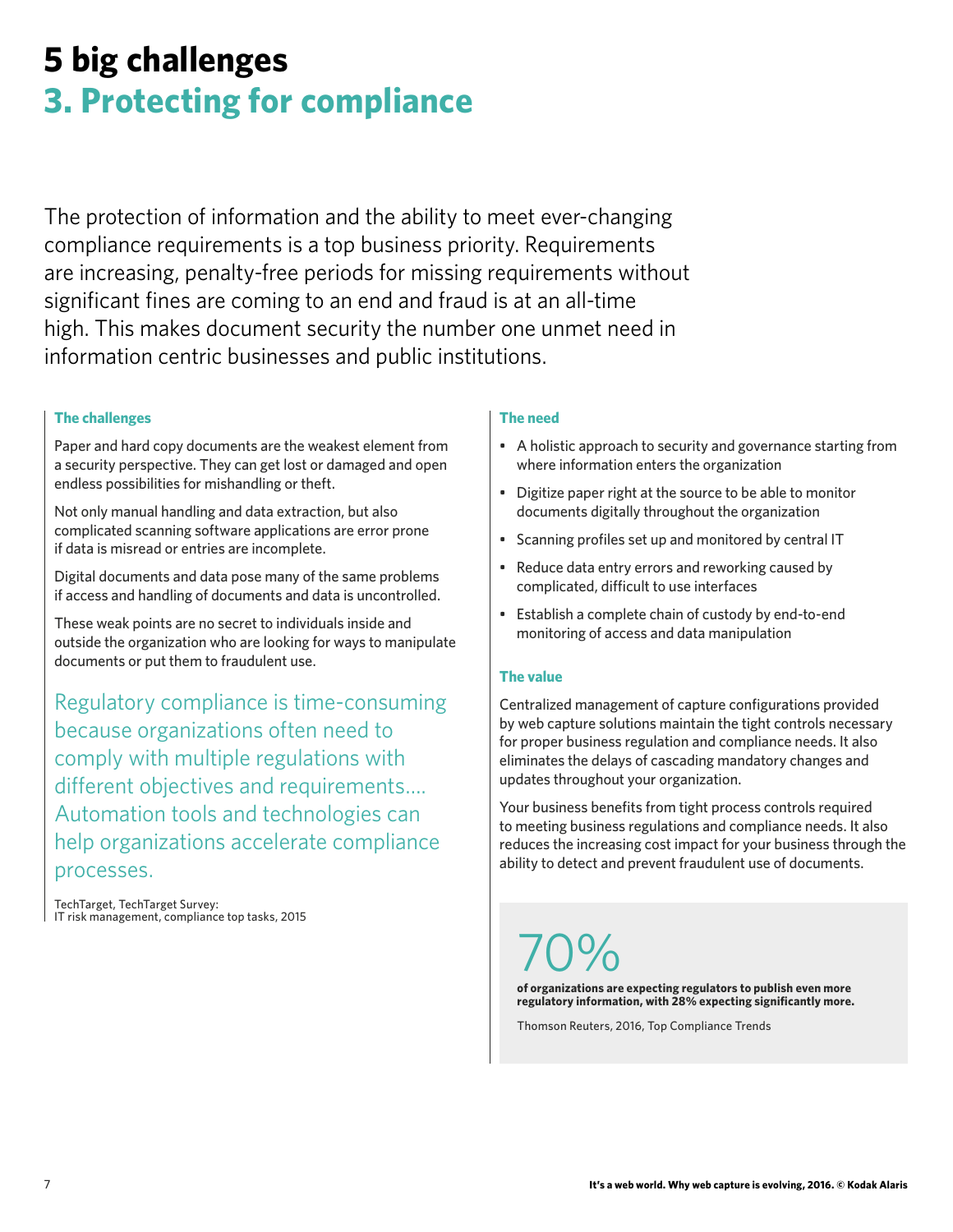### **5 big challenges 4. Controlling costs**

Cost efficiencies are even higher challenges, as businesses need to invest and innovate whilst also meeting goals for lowering operating cost in order to remain competitive or simply stay in business.

#### **The challenges**

Business applications are and have been moving to the cloud. Recent trend reports talk about cloud now being the standard for new solutions - no longer just a growing trend. With key software vendors stating plans to discontinue on-premise solutions, this is quickly becoming a reality.

Line of Business (LOB) management benefits from this development as the investment shifts from higher capital investment to lower, ongoing operating cost. Document capture solutions have been left behind.

Scaling is a particular problem. Enabling additional knowledge workers to capture documents becomes a challenge as installation and training time for a capture solution takes up valuable time.

IT cost efficiency is also an ongoing concern. Implementing, upgrading and supporting capture installations quickly become a significant cost item especially in organizations with a large number of locations.

The benefits are huge: by digitizing information-intensive processes, costs can be cut by up to 90 percent and turnaround times improved by several orders of magnitude.

McKinsey, Accelerating the digitization of business processes, 2014

#### **The need**

- Reduce software licensing fees
- Protect your investment in hardware
- Reduce implementation and IT upgrade costs incurred by the necessity to travel to all the various locations to deploy software and train staff
- Reduce knowledge worker training and 'down-time' during upgrades
- Seamless integration of browser-based capture integrated into knowledge worker's business application

#### **The value**

With thin client capture, your business benefits from reduced operating costs. IT support can be centralized making it easier to deploy, upgrade and administer with substantial savings. The result is higher profitability and Return On Investment (ROI).

#### **Cutting IT costs, resources and time**

**For example, if a car rental company wanted to start using a new business application or add document scanners to each desktop, that would mean the IT department would have to install new software on each desktop computer in hundreds or even thousands of locations.**

**Making these manual updates to countless computers is an extremely inefficient use of IT support time. Instead the company could change to web-based applications, which allows employees to download new applications and drivers in just a matter of minutes. This way IT resources are freed up and software updates are to be rolled out within days instead of months.**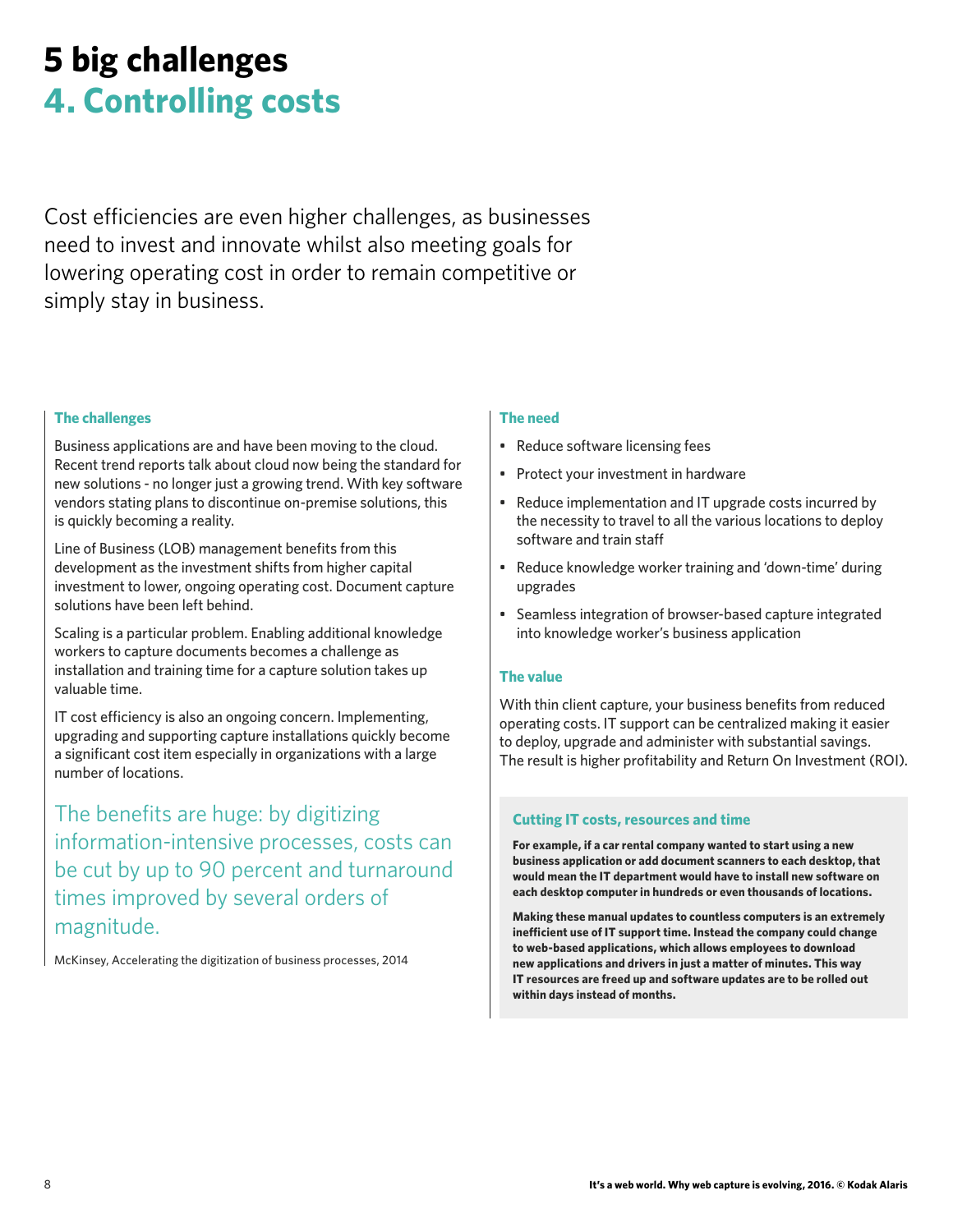### **5 big challenges 5. A better experience**

End-to-end customer experience is the top priority for customer satisfaction and loyalty. One bad experience for a prospect or an existing customer may mean that their business is lost, forever.

#### **The challenges**

Document centric processes offer particular challenges for customer satisfaction, as they tend to be slow and often disconnected.

For example, documents tied up in back-office processing lead to underwhelming customer service. The customer facing staff lack the information they need to effectively serve the customer.

Customers are increasingly using digital communications, face-to-face contact is rare and it becomes even more critical to build relationships in industries such as financial services. In a customer meeting, agents need to focus on these relationships while spending less time on paperwork.

Customers who had the best past experiences spend 140% more compared to those who had the poorest past experience.





Harvard Business Review, The Value of Customer Experience Quantified, 2014

#### **The need**

- Distributed capture at the point of receipt ensures the immediate availability and processing of the associated information
- Enabling agents to scan documents during face-to-face customer interactions with high ease of use translates into a quicker, more enjoyable experience for the customer
- Avoid having customers have to wait while applications, requests, claims, etc., are processed
- Seamless integration of paper-based and electronic documentation to process transactions and requests more quickly

#### **The value**

Your business benefits from web-based capture leading to increased customer experience as employees focus on customers rather than paperwork. The rewards are high customer satisfaction and increased loyalty.

**Take the example of how a mortgage application is processed. A customer presents a mortgage application and documentation to the advisor at the local bank. The expectation is for all the information to be processed right away and go directly to the relevant departments for speedy results and approval. Instead as anyone who has ever secured a mortgage knows, this review period can take weeks.** 

**Web-based capture technology can alleviate the frustration by allowing documents to be immediately scanned and shared with relevant loan offices, resulting in a much happier customer.**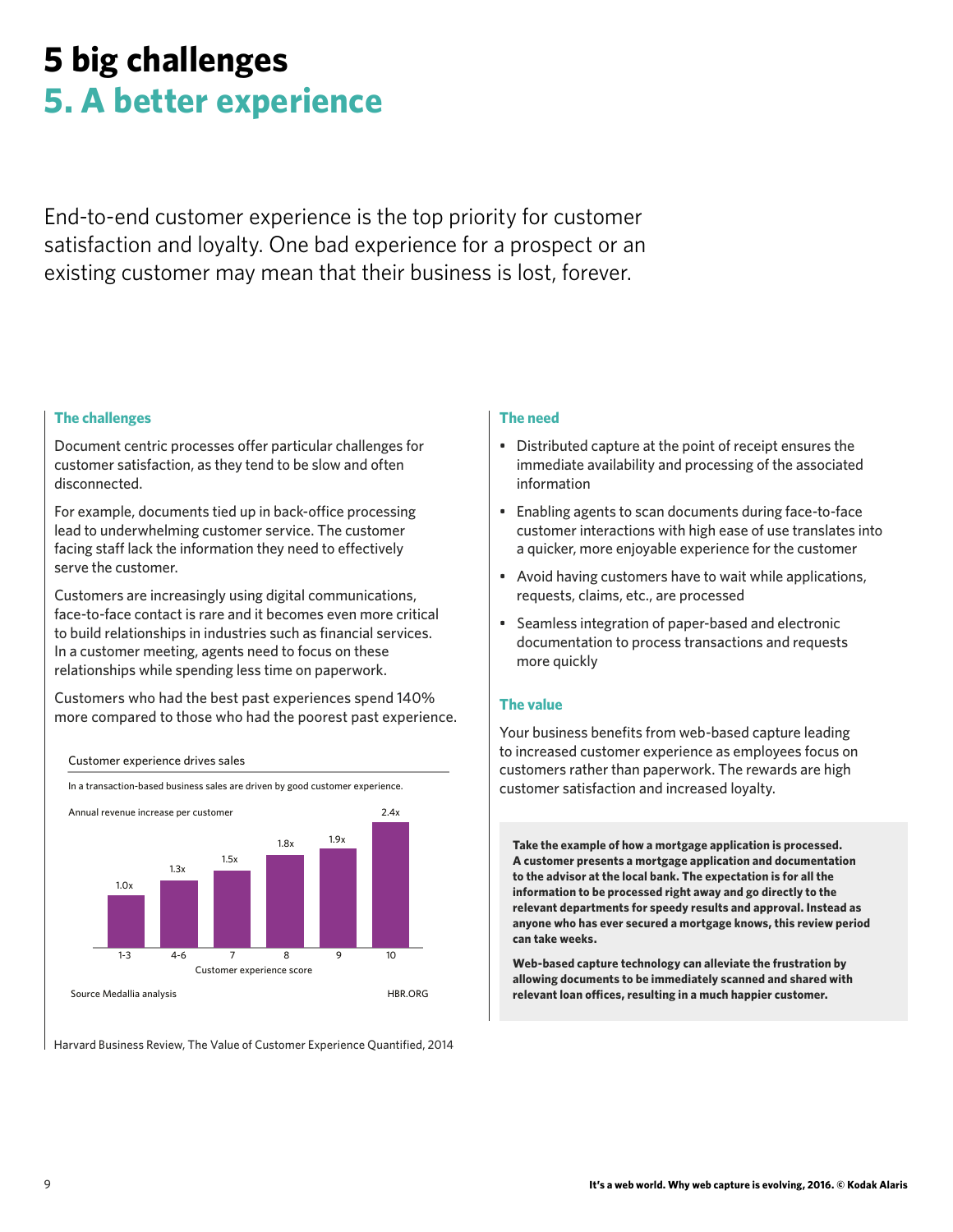### **Conclusion: The pressure is on.**

Your challenge is to find a way to operate more efficiently, reduce operating expenses, make information available faster and more intelligently, and allow employees to focus more on customers and improve their loyalty.

So whether you're a Business Manager or head up an IT department, you need capture solutions that are faster, smarter, more productive and more secure.

Five overwhelming benefits of web-based capture overcome five big business challenges.

1. Web-based capture minimizes manual interventions and reduces unnecessary handling

2. Web capture technology opens new dimensions for highly connected document capture

3. Centrally managed capture enhances the ability to protect information and meet compliance needs

4. Thin client capture reduces operating costs, IT costs and helps you stay competitive

5. Increase customer experience and loyalty by focusing on customers rather than paperwork In every way, the evolution of web-based capture technology is an undeniable game changer for any business sector.

The power that information holds over an organization can be one of transformation as well as one of stagnation. How companies use and leverage their information assets can set them apart from their competitors.

Article by Allison Lloyd Defining Information Management's Value to the Business, April 2015

Up to 45 percent of all work activities in the United States can be automated right now with current technology.

Article from McKinsey & Company Automating the insurance industry, January 2016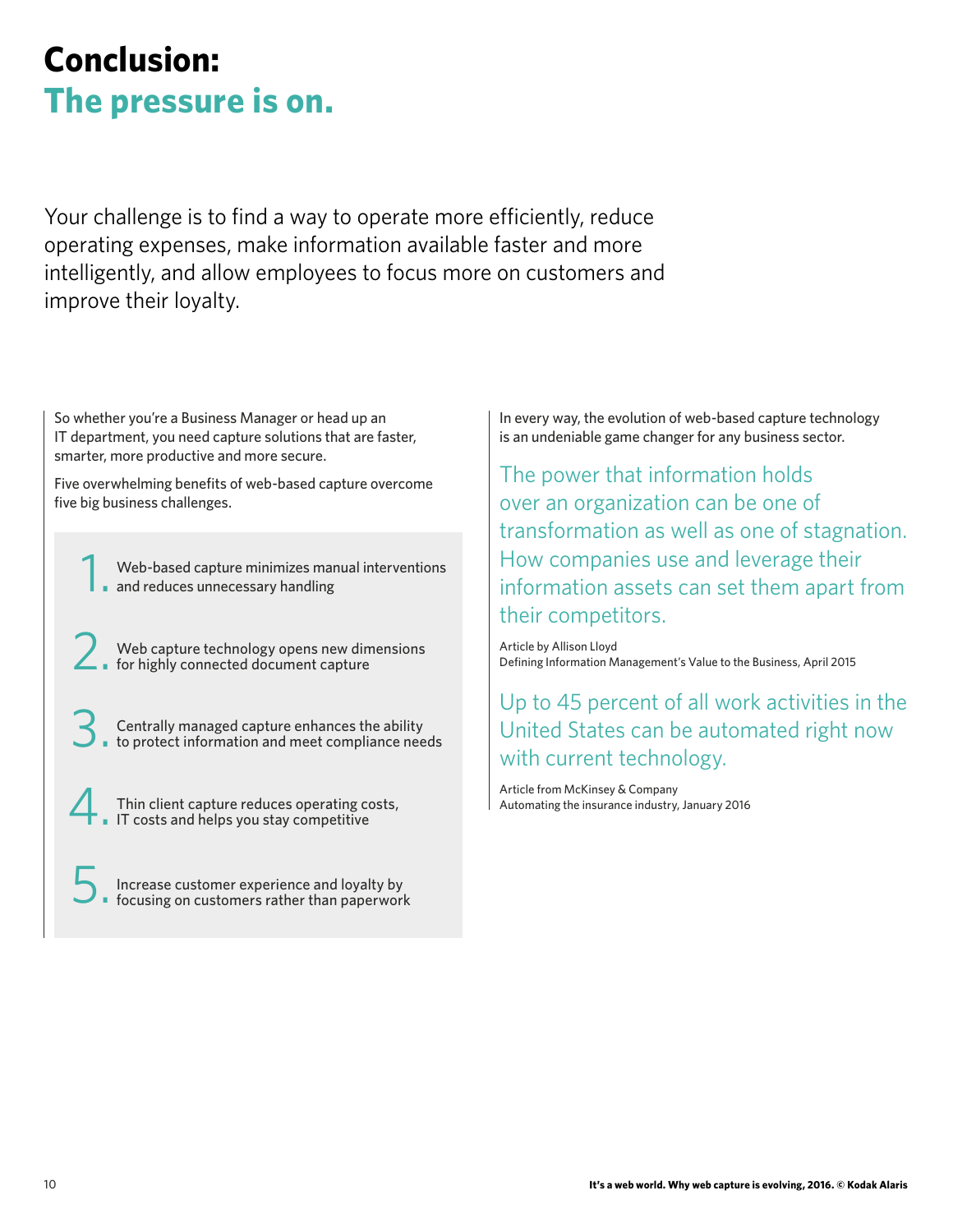### **Future trends.**

Think connected life, connected work. Growing web connectivity has and continues to change the way we live, work and communicate in every way. IoT, which started primarily as smart, connected systems and tools in the home is now starting to make a key impact in the business world – resulting in seamless connectivity of systems and devices in a business.

#### **IoT Megatrend**

Smart devices producing big data will provide business insight for decision-makers which savvy retailers and manufacturers will harness. Value is created by making sense of data, turning it into knowledge and meaningful action. IoT will enable supply chains to satisfy a growing customer demand for quicker, cheaper, more reliable, more easily delivered, highly configurable goods. It will allow them to tailor their operations to real-time market conditions and deliver high levels of customer excellence.

# 7.3 billion

**Gartner forecasts that 6.4 billion connected things will be in use worldwide in 2016, up 30 percent from 2015, and will reach 20.8 billion by 2020. 7.3 billion devices are expected to be used in business applications.**

Gartner, Gartner Says 6.4 Billion Connected "Things" Will Be in Use in 2016, Up 30 Percent From 2015; 2015

#### **The Digital Mesh**

This merges real and virtual worlds of data generated by people, processes and devices. It includes mobile devices, wearable, consumer and home electric devices, automotive devices and environmental devices such as IoT sensors.

While devices are increasingly connected to back-end systems through various networks, they have often operated in isolation from one another. As the digital/device mesh evolves, we will see its connection models expand and allow greater cooperative interaction between devices to emerge.

For businesses, it means that any web capture solution they adopt now needs to be sufficiently flexible to accommodate whatever comes on the scene in the future. Web connectivity will keep growing. Organizations need to keep in step with it and take advantage of the opportunities it offers.

While devices are increasingly connected to back-end systems through various networks, they have often operated in isolation from one another. As the device mesh evolves, we expect connection models to expand and greater cooperative interaction between devices to emerge

Gartner, Gartner Identifies the Top 10 Strategic Technology Trends for 2016, October 6, 2015